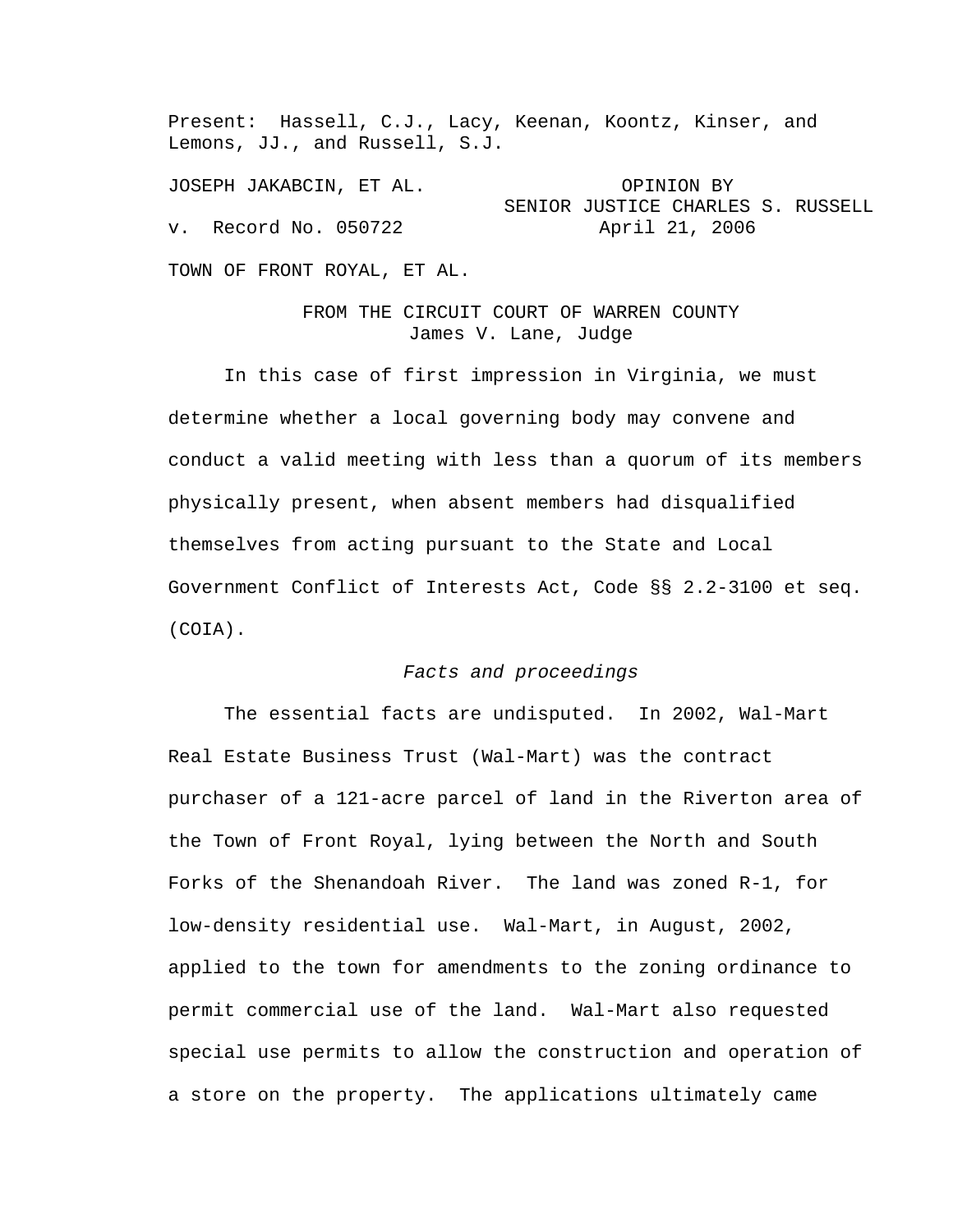before the Town Council, which duly advertised them for a public hearing, to take place on June 9, 2003.

 The Town Council consists of six members and four members are necessary to constitute a quorum. Code § 15.2-1415 and § 13 of the Town Charter provide that a majority of the members shall constitute a quorum. Further, under provisions of the Town's Municipal Code and Code § 15.2-2285, before the Town Council could adopt amendments to the zoning ordinance, it was required, after proper advertisement, to hold two successive public hearings, to have the proposed amendments to the ordinance read at each hearing, and to vote on the amendments after each reading.

 Prior to the meeting on June 9, two of the six councilmen had filed written statements of disqualification from acting on the Wal-Mart applications pursuant to COIA, and they did not attend the meeting. Councilman Foster, a third member, was also absent. He sent a letter to the Mayor, delivered before the meeting convened, stating: "I recuse myself [from acting on the Wal-Mart applications]." The letter did not invoke COIA and gave no reason for his recusal.

 The remaining three councilmen met at the advertised time on June 9. When a member of the audience questioned whether a quorum was present, the Town Attorney opined that the three councilmen present were authorized to act by the terms of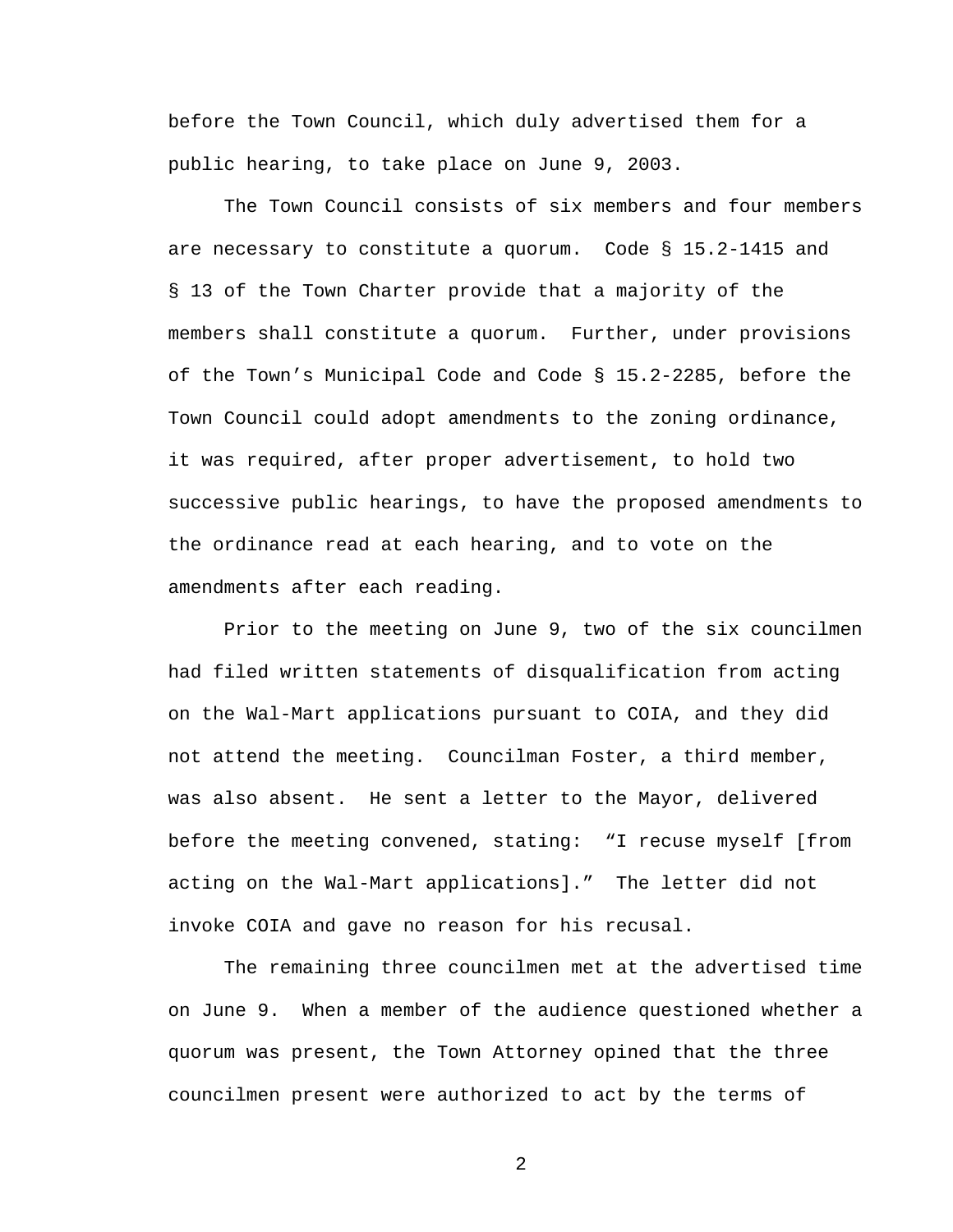COIA. His view was that the disqualification of two councilmen pursuant COIA had, in effect, reduced the size of the council to four as far as the pending applications were concerned, that the three members who were present were a majority of that group, and thus constituted a quorum.

 The three councilmen then proceeded to conduct a public hearing at which many local residents appeared and spoke, after which the three councilmen acted on several unrelated matters on the agenda, but took no action on the Wal-Mart applications. The Mayor announced that he was calling a special meeting of the council for the following day, June 10, 2003.

 The same three councilmen met for a special meeting on June 10. Again, the three disqualified or recused members were absent. At this meeting, the Wal-Mart applications received their first reading and the affirmative vote of the three councilmen present. The Mayor called a special meeting of the council for June 12, 2003 to consider a second reading of the Wal-Mart applications. Before the June 12 meeting convened, however, Councilman Foster sent a second letter to the Mayor, purporting to withdraw his letter of recusal and stating that he was now "legally entitled to participate and vote on this matter." Nevertheless, Councilman Foster refused to attend. This had the effect of aborting the scheduled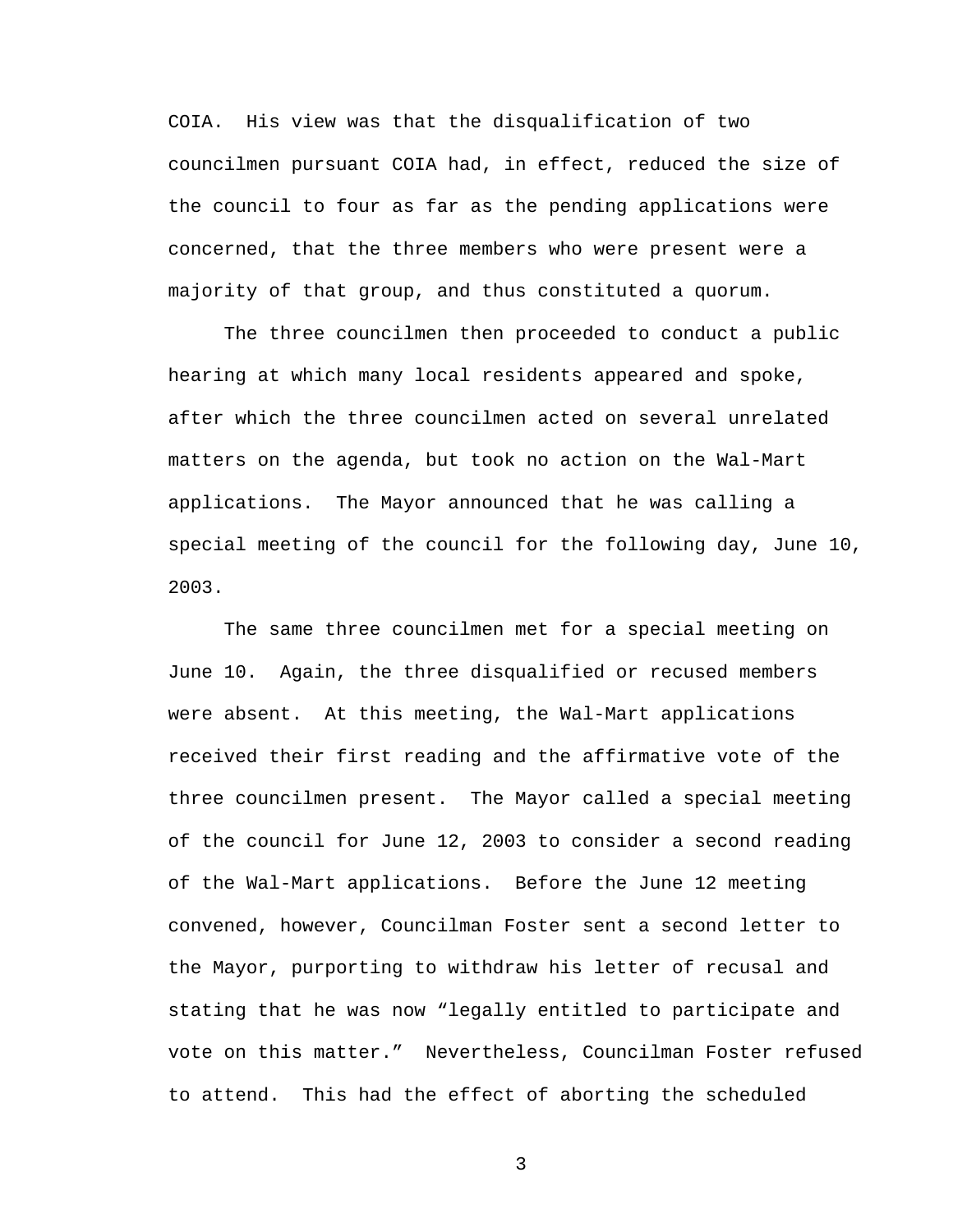June 12 meeting because the Town Attorney was in doubt whether the quorum provisions of COIA continued to apply.<sup>1</sup>

 Finally, the Wal-Mart applications came before the council at a regular meeting on July 28, 2003. All councilmen except Foster were initially present and cast their votes on unrelated matters. When the Wal-Mart applications were called, one of the two councilmen who had originally disqualified himself under COIA left the room and did not participate. The other disqualified councilman remained present, as he explained, to avoid further quorum problems, but did not participate in the Wal-Mart case. The Wal-Mart applications then received a second reading and were approved with three affirmative votes, with four councilmen present, one of whom abstained, and two absent.

 Joseph Jakabcin and others (the plaintiffs) filed a bill of complaint, later amended, against the Town, Wal-Mart and the H.H.C. Richards Family Trust, the record owner of the 121 acre tract, seeking a declaratory judgment invalidating the

 $\overline{\phantom{a}}$  $1$  Councilman Foster made no secret of his motive for these maneuvers. At a council meeting on July 14, 2003, he read into the public record a third letter, in which he explained that he was opposed to the Wal-Mart application and that he perceived that the remaining three councilmen who were not disqualified were ready to approve it. He wrote: "I will express my opposition in the only effective way available to me, by leaving this meeting before this matter is brought up, thereby effectively depriving the town council of a quorum."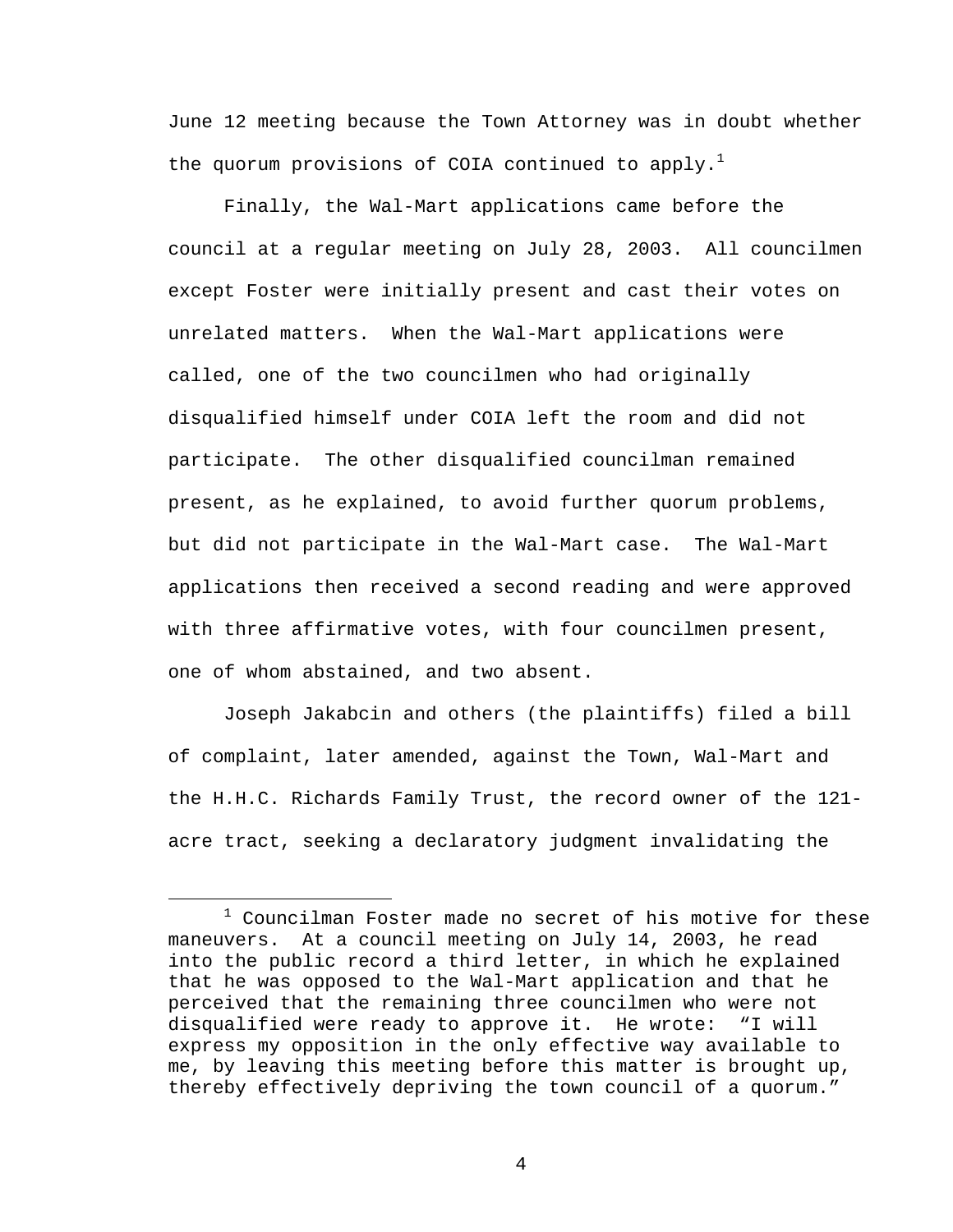Town Council's actions in approving the Wal-Mart applications and, if the defendants were to take any action to proceed with the Wal-Mart project during the pendency of the suit, for injunctive relief. The plaintiffs contended they were residents of the area aggrieved by the action of the Town Council and that the proceedings of the council were unlawful and void because of the lack of a quorum. The defendants responded with demurrers, a plea in bar and other pleadings not pertinent to this appeal. The circuit court considered the pleadings upon the memoranda of law and arguments of counsel and sustained the defendants' plea in bar, ruling that the "safe harbor" provisions of Code § 2.2-3112(C) applied and established that the three councilmen who acted on the case constituted a quorum. We awarded the plaintiffs an appeal.<sup>2</sup>

## *Analysis*

 Code § 15.2-1415, effective December 1, 1997, incorporates the language contained in former Code §§ 15-242 and 15-247 (1956) and former Code §§ 15.1-537 and 15.1-542 (1989). That section governs the attendance requirements for

 <sup>2</sup>  $2$  Error was also assigned to the circuit court's ruling that the injunctive relief prayed for by the plaintiffs was barred by Code § 8.01-189. Because we regard the quorum issue as dispositive, it is unnecessary to address the injunction issue. No error was assigned to the remaining rulings made by the circuit court.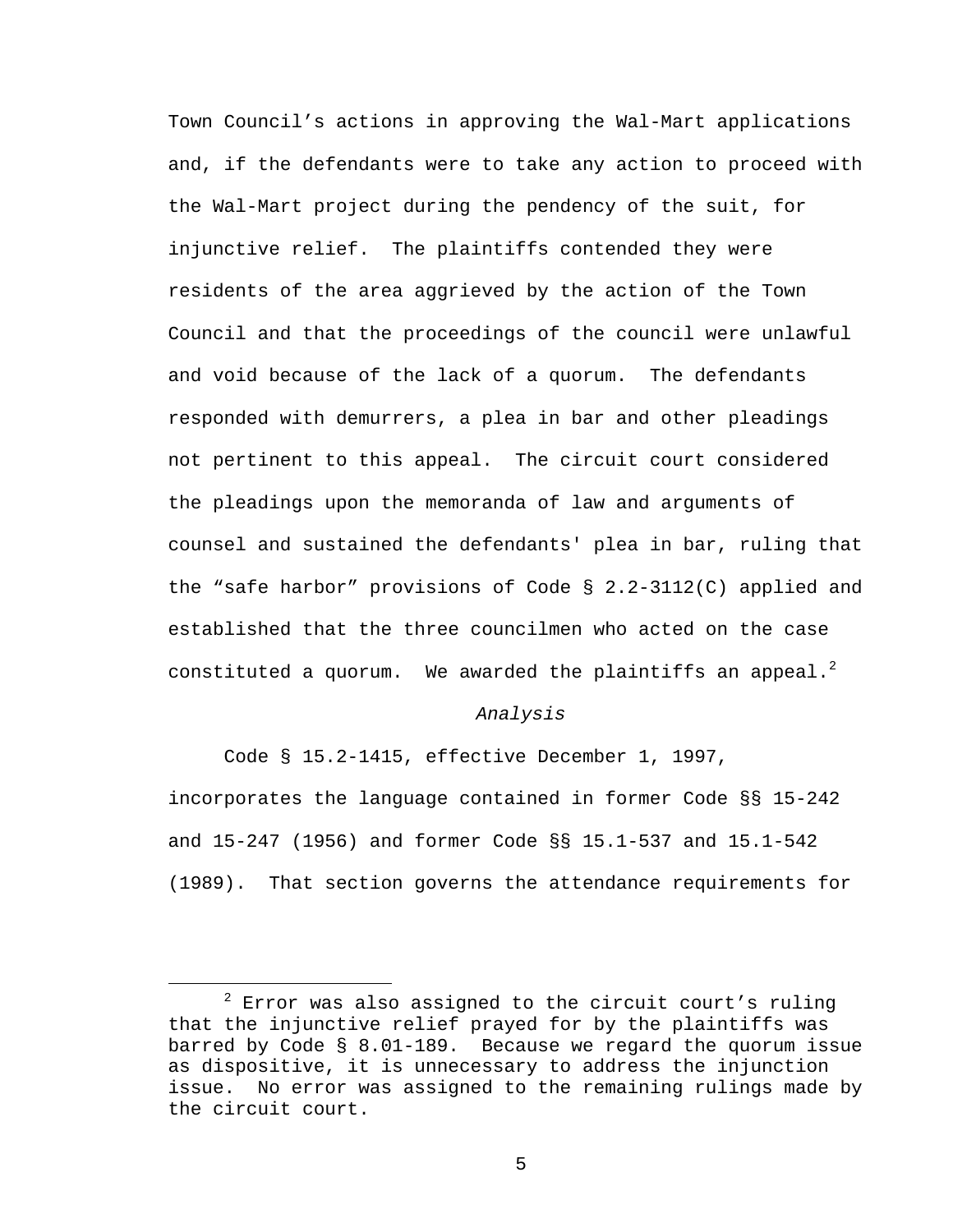valid meetings of the governing bodies of counties, cities and towns. It provides, in pertinent part:

Unless otherwise specially provided, a governing body may exercise any of the powers conferred upon it at any meeting of the governing body, regular, special or adjourned at which a quorum is present. A majority of the governing body shall constitute a quorum.

Thus, unless an exception to the quorum requirement is created by another provision of law, the council meetings of June 9 and 10, 2003, both lacked a quorum. The acts of members of a local governing body in the absence of a quorum, except to adjourn the meeting to a later time, are void. 4 Eugene McQuillin, The Law of Municipal Corporations § 13.27.10, at 874 (3d ed. rev. vol. 2002).

In Levisa Oil Corp. v. Quigley, 217 Va. 898, 234 S.E.2d 257 (1977), we applied the same rule to the governance of domestic corporations. There, a stockholders' meeting had been convened with a quorum present. During the meeting, stockholders absented themselves, leaving present the holders of less than a majority of shares. We held that the acts purportedly done in the absence of a quorum were void. Id. at 904, 234 S.E.2d at 261.

The policy reasons for applying that rule to meetings of local governing bodies are especially strong. In our system of representative government, the voters must of necessity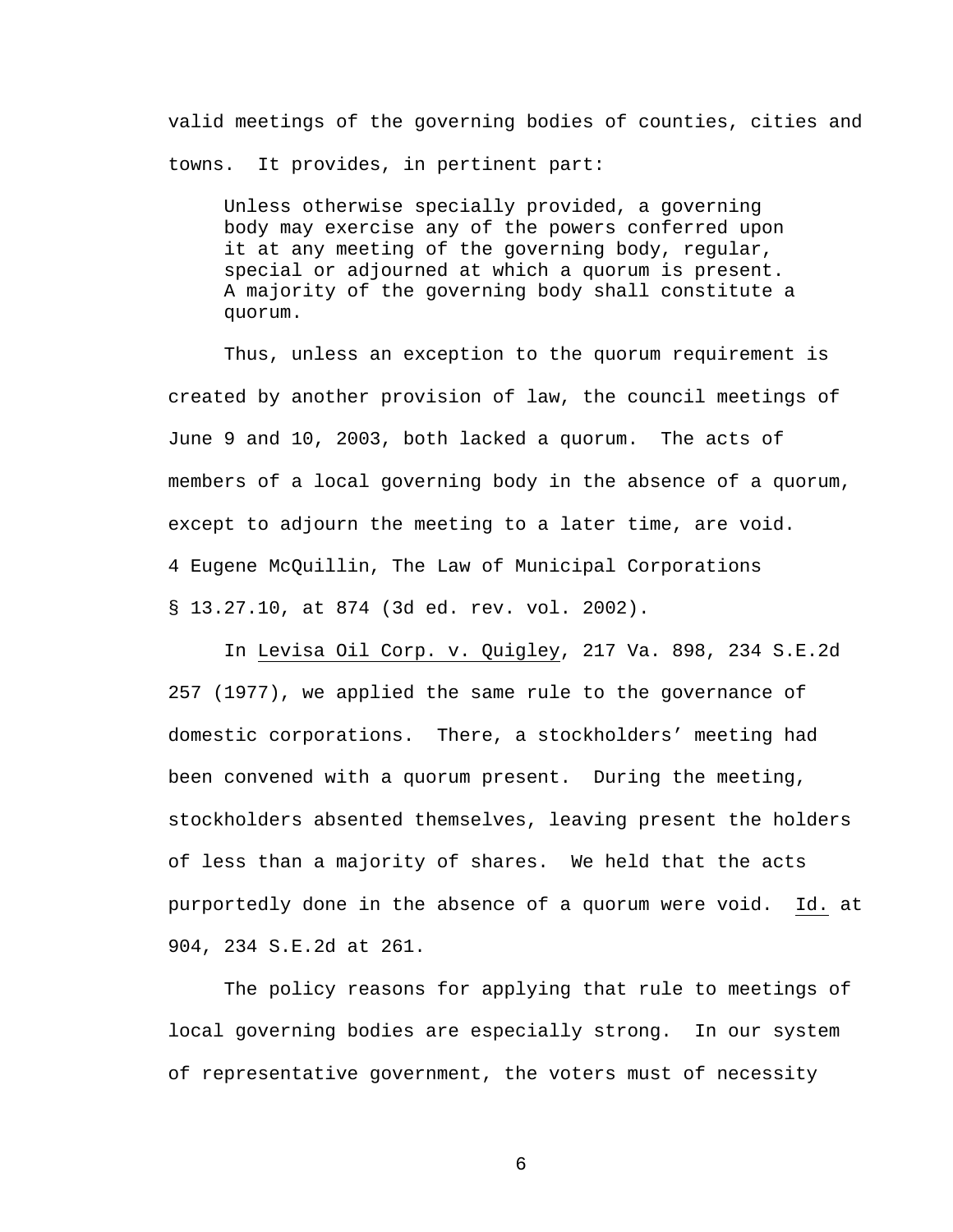rely on their elected legislative representatives to protect their interests, to defend their freedoms, to advocate their views and to keep them informed. Elected representatives who voluntarily absent themselves from meetings of the governing body to which they have been elected cannot fully discharge those duties. For that reason, penalties are often provided for the unauthorized absences of members. Section 11 of the Charter of the Town of Front Royal, for instance, provides that if any councilman is voluntarily absent from three consecutive regular meetings, the council may declare his seat vacant. Section 4-11 of the Town's municipal code provides that a councilman recorded as present at any council meeting may not thereafter absent himself without the permission of the presiding officer.

The circuit court decided that the foregoing rule was inapplicable because of the effect of COIA, enacted in 1987, which provides a uniform standard of conduct for all state and local government officers and employees with respect to conflicts of interests. Code § 2.2-3100. That section provides, in pertinent part: "This chapter shall supersede all general and special acts and charter provisions which purport to deal with matters covered by this chapter. . . ." Code  $\S$  2.2-3112(A)(1) provides that a state or local government officer or employee: "Shall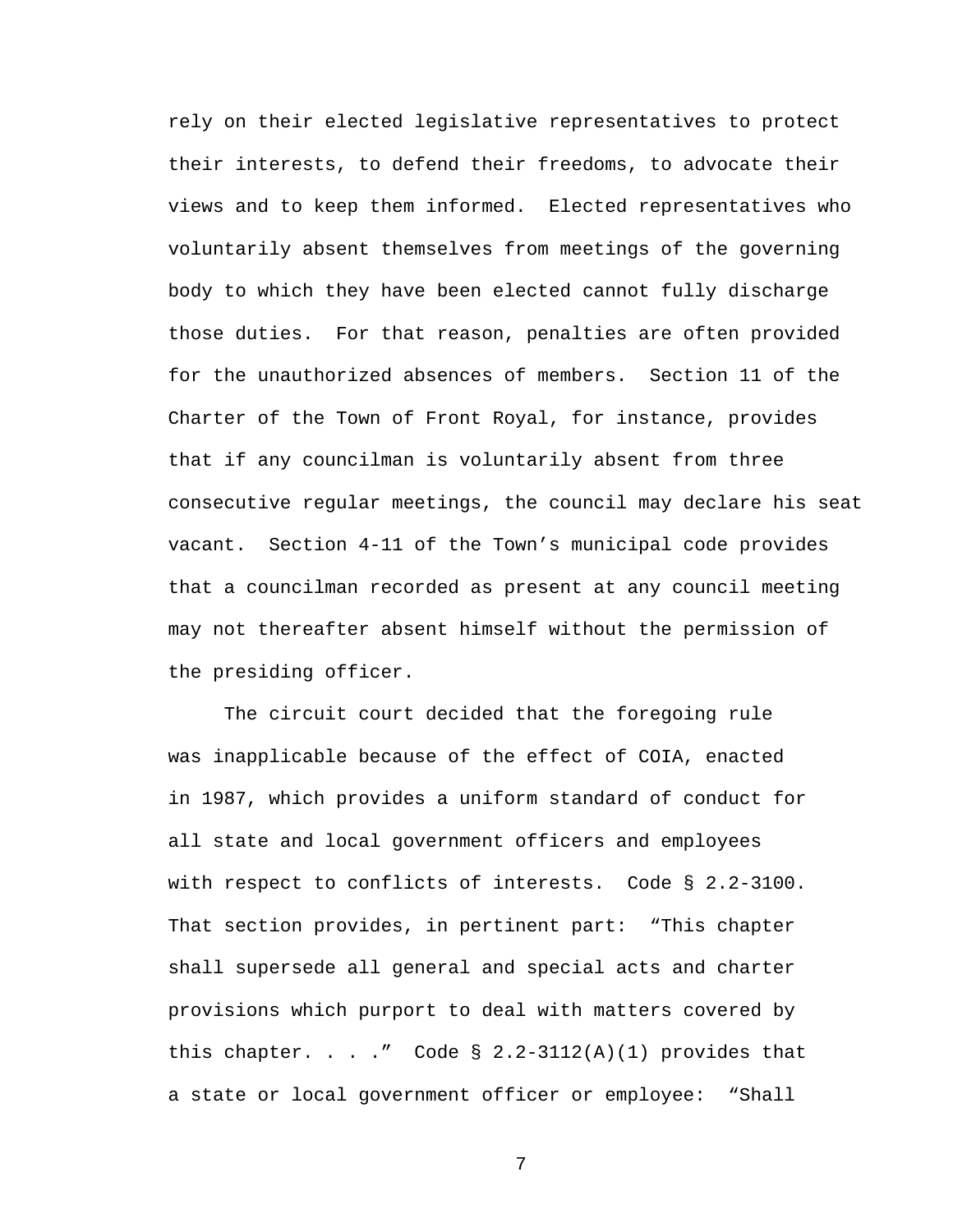disqualify himself from participating in the transaction" in which he has an interest, as thereinafter defined. Code § 2.2-3112(C) provides:

If disqualifications of officers or employees in accordance with this section leave less than the number required by law to act, the remaining members shall have authority to act for the agency by majority vote. . . .

 The circuit court ruled that this "safe harbor" provision applied, so that the votes of the three councilmen in favor of the Wal-Mart applications were sufficient at all three Town Council meetings under consideration.

 We take a different view of the scope of COIA. As its opening section makes clear, its legislative purpose is to establish a uniform standard of conduct for public officers and employees throughout the Commonwealth with respect to conflict of interests. To the extent other laws "purport to deal with matters covered by this chapter," i.e., conflict of interests, those laws were superseded by the provisions of Code § 2.2-3100, the opening section of COIA.

Code § 15.2-1415, by contrast, is captioned: "At what meetings governing body may act."<sup>3</sup> It is the opening section

 $\frac{1}{3}$  $3$  The purpose of a title is to state the general subject covered by the act. While not a part of the act itself, it may be read to ascertain the act's purpose. Hawkins v. Commonwealth, 255 Va. 261, 269, 497 S.E.2d 839, 842 (1998); Gilmore v. Landsidle, 252 Va. 388, 394, 478 S.E.2d 307, 311 (1996).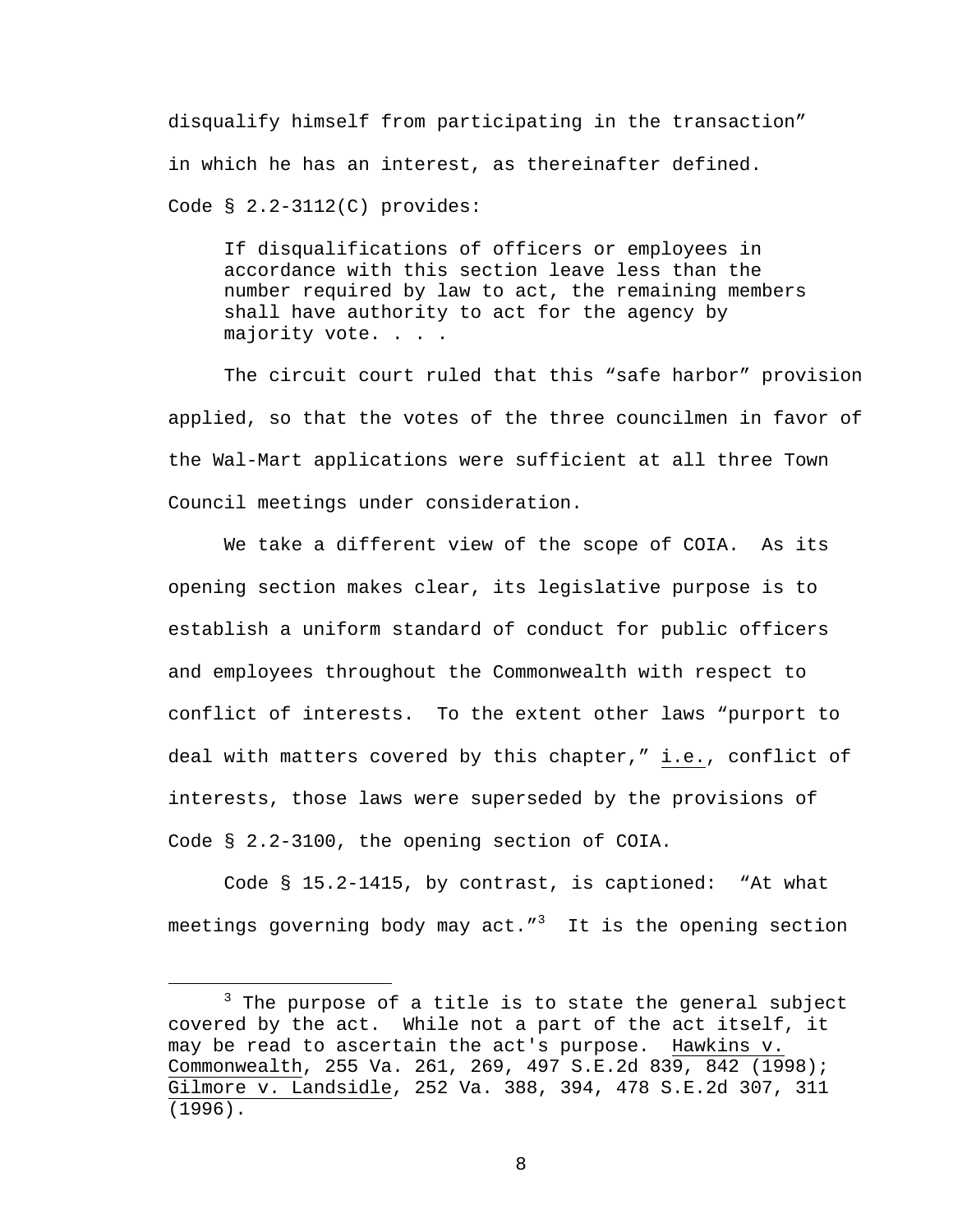of Title 15.2, Chapter 14, Article 2 of the Code, which is captioned "Meetings of Governing Bodies." It has nothing to do with conflict of interests.

 The courts assume that a legislative body, in enacting new legislation, was aware of existing laws. See Sexton v. Cornett, 271 Va. 251, 257, 623 S.E.2d 898, 901 (2006). Especially in view of the strong public policy considerations underlying the quorum requirements of Code § 15.2-1415, discussed above, we assume that the General Assembly, when enacting COIA in 1987, intended to leave the much older quorum laws undisturbed. Otherwise, the quorum requirements would have been amended or COIA would have been so framed as to supersede a broader area than only those laws "which purport to deal with matters covered by this chapter."

## *Conclusion*

We hold that the physical presence of a majority of the members is necessary in order that a valid meeting of a governing body may be convened and that their continuing presence is necessary in order that the governing body may exercise the powers conferred upon it by law, except that a number less than a quorum may adjourn the meeting to a later time. When a quorum is present, however, and members are disqualified from acting on a particular matter pursuant to the provisions of COIA, the remaining member or members may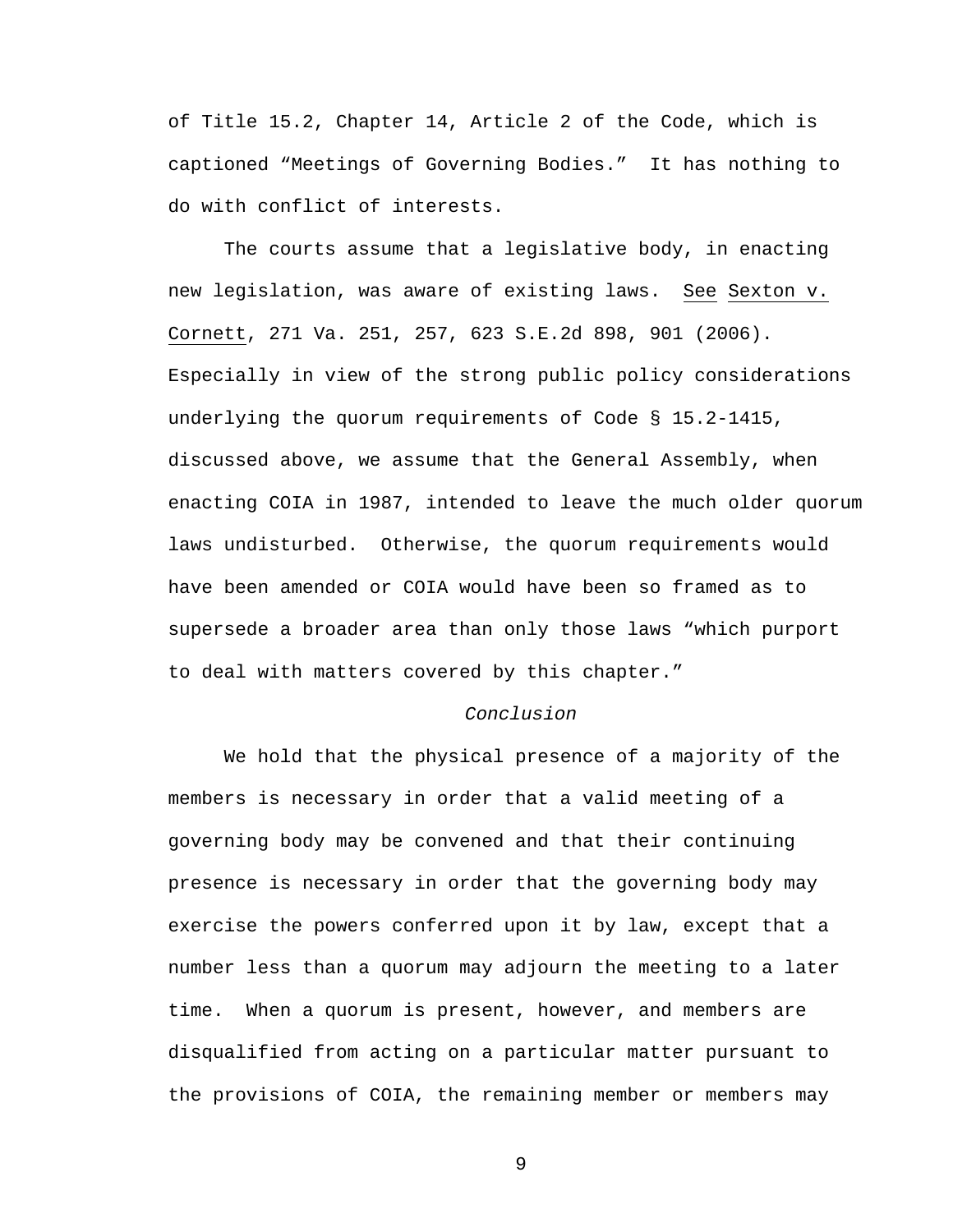validly act on the matter by majority vote. The disqualified members do not violate the provisions of COIA by remaining present at the meeting, taking no part in the consideration of, and action upon, the matter in which they are disqualified. Indeed, it is their duty to remain if their absence would "break the quorum." $^4$  See Levisa, 217 Va. at 904, 234 S.E.2d at 261.

The plaintiffs do not contest the validity of the final meeting of the Town Council, on July 28, 2003, to consider the Wal-Mart applications, because four councilmen, a majority of the membership, were present to constitute a quorum, even though one member present was disqualified and did not act on the case. Nevertheless, the validity of the Town Council's approval of the applications depends on the validity of its meeting on June 9, 2003, at which a public hearing was purportedly held pursuant to advertisement, as well as upon the validity of the following meeting on June 10, 2003, when the Wal-Mart applications purportedly received their first reading and first vote. We hold that both meetings were a nullity because of the lack of a quorum and that the acts

 $\overline{4}$  $4$  One of the disqualified members, initially present at the July 28 meeting, asked the Mayor to excuse him from further attendance. The Mayor refused, but he nevertheless left the meeting in the erroneous belief that it would be improper to remain.